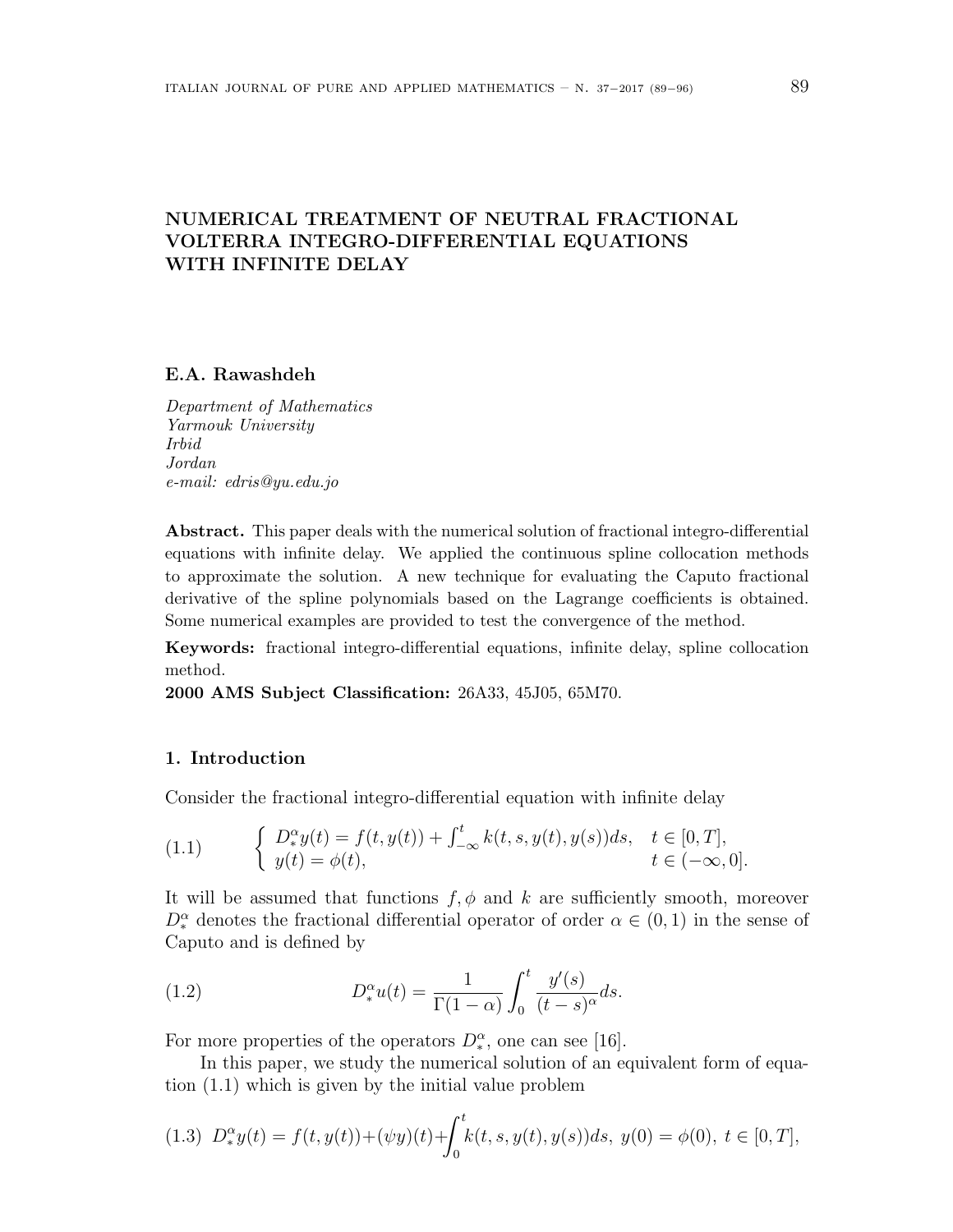where

$$
(\psi y)(t) = \int_{-\infty}^{0} k(t, s, y(t), \phi(s))ds, \quad t \in [0, T].
$$

The existence and uniqueness of equation (1.3) have received reasonable attention in the last few years (cf. [3] and [5]).

Recently, it turns out that fractional derivatives and integrals can be a valuable tools in the modelling of many phenomena in applied sciences, therefore they have been investigated by many researchers (cf, e.g., [1], [2], [4], [9] and references therein). In particular, fractional integro-differential equations appear in electromagnetic, acoustics, viscoelasticity, heat conduction in materials with memory, fluid dynamics, biological models, chemical kineticsand and many other phenomena (cf, e.g., [12], [13], [14], [17] and references therein).

Numerical solution of integro-differential equations with infinite delay has been attracted by few mathematicians in the literature. Brunner [7] and [8] applied the collocation method to solve integro-differential with finite and infinite delays. In his papers he mentioned two important applications; the Volterra's population equation and integro-differential equations of polymer rheology. Jaradat et al. [11] used the homotopy analysis method to solve the population growth model. In this paper we extend the spline collocation method to fractional order integrodifferential with infinite delay. To our best of knowledge, equation (1.1) has received little attention in the literature (cf, e.g., [15] and references therein).

This paper is organized as follows: In Section 2, we define the continuous spline space. In Section 3, a system of equations based on the collocation method is derived. Numerical examples are given in Section 4.

### **2. Polynomial spline space**

For  $N \in \mathbb{N}$ , let

(2.1) 
$$
Z_N = \{t_0, t_1, \ldots, t_N : 0 = t_0 < t_1 < \ldots < t_N = T\}
$$

be a partition of the interval  $[0, T]$ , given by the grid points

(2.2) 
$$
t_n = nh
$$
, with  $h = \frac{T}{N}$  and  $n = 0, 1, ..., N$ .

Let

$$
\sigma_n = [t_n, t_{n+1}], \ (n = 0, ..., N - 1).
$$

For given integer  $m \geq 1$ , let  $S_m^{(0)}(Z_N)$  be the spline space of continuous polynomials on the grid  $(2.1)$  and  $(2.2)$ 

$$
S_m^{(0)}(Z_N) = \{u(t) : u(t)\Big|_{t \in \sigma_n} = u_n(t) \in \pi_m \text{ on } \sigma_n(n = 0, ..., N - 1)\}
$$

with

$$
u_{n-1}(t_n) = u_n(t_n) \quad t_n \in Z_N - \{0, T\},\
$$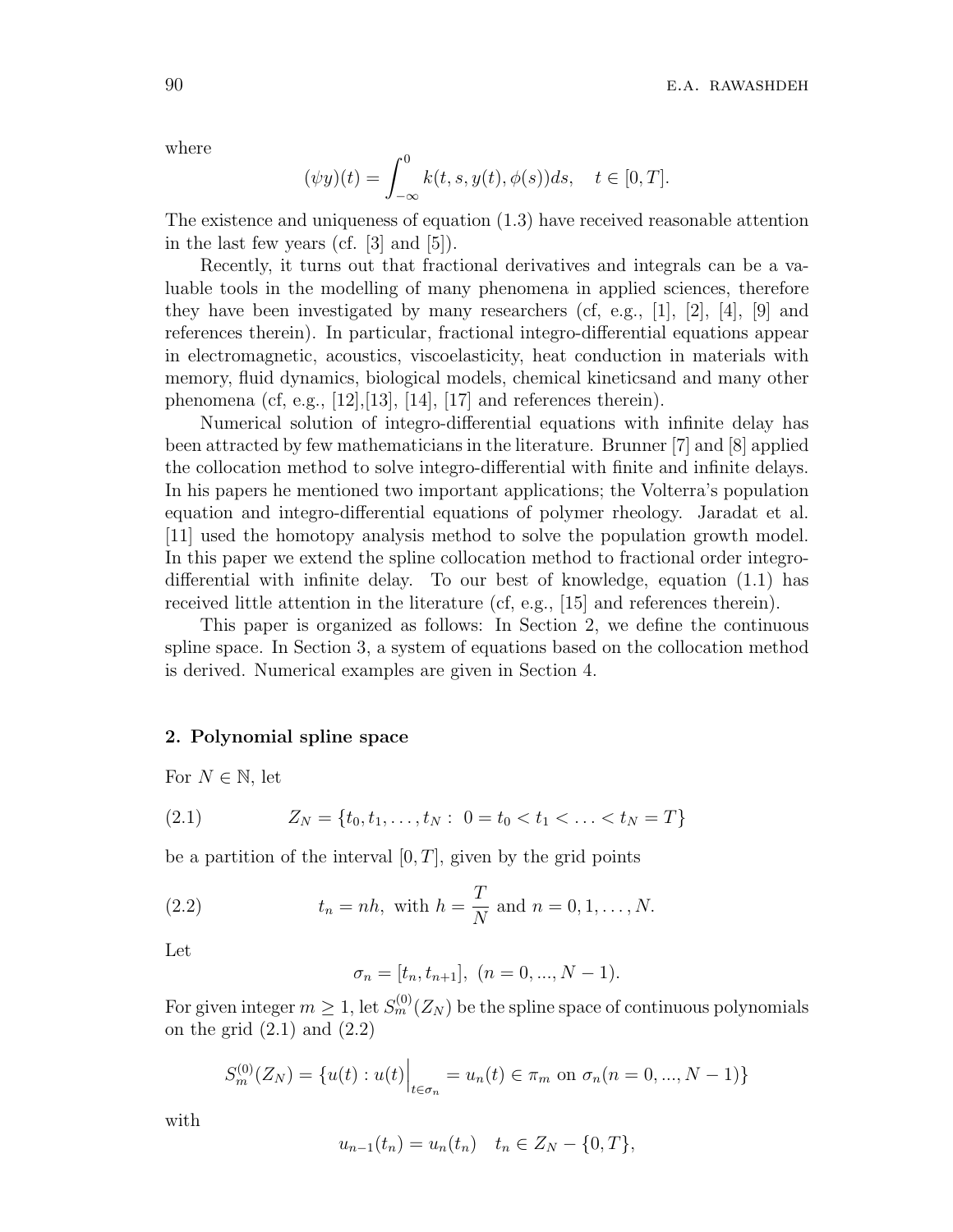where  $\pi_m$  denotes the set of all real polynomials of degree not exceeding *m*. The dimension of  $S_m^{(0)}(Z_N)$  is given by

$$
\dim \, S_m^{(0)}(Z_N) = mN + 1.
$$

## **3. Derivation of the collocation method**

In every subinterval  $\sigma_n = [t_n, t_{n+1}]$ ,  $(n = 0, ..., N-1)$ , we introduce *m* interpolation points (called collocation points)  $t_{n,1} < \ldots < t_{n,m}$ , with

$$
t_{n,j} = t_n + c_j h : j = 1, ..., m; n = 0, ..., N - 1,
$$

where  $c_1, \ldots, c_m$  do not depend on *n* and *N* and satisfy

$$
0 \leq c_1 < \ldots < c_m \leq 1.
$$

Let

$$
X(N) = \bigcup_{n=0}^{N-1} X_n \text{ with } X_n = \{t_{n,j} = t_n + c_j h : j = 1, ..., m\} \subset \sigma_n.
$$

The exact solution *y* of (1.3) will be approximated on *I* by an element  $u \in S_m^{(0)}(Z_N)$ (called the collocation solution) satisfying on the set *X*(*N*)

$$
(3.1) \ D_{*}^{\alpha}u(t) = f(t, u(t)) + (\psi u)(t) + \int_{0}^{t} k(t, s, u(t), u(s))ds, \ u(0) = \phi(0), \ t \in X(N),
$$

where

$$
(\psi u)(t) = \int_{-\infty}^{0} k(t, s, u(t), \phi(s))ds, \quad t \in X(N).
$$

Now, to evaluate the fractional derivative of the spline function  $D_*^{\alpha} u$ , we need the following lemma.

**Lemma 3.1.** *Let*  $\alpha \in (0,1)$ *, then* 

$$
D_*^{\alpha}u(t_{n,j}) = \sum_{i=0}^{n-1} \sum_{k=1}^m D_{i,k}Y_{i,k} + \sum_{k=1}^m D_{n,k}(c_j)Y_{n,k}
$$

*where*

$$
Y_{n,k} = u'_{n}(t_{n,k}),
$$
  
\n
$$
D_{i,k} = \frac{h}{\Gamma(1-\alpha)} \int_{0}^{1} \frac{L_{k}(v)}{(t_{n,j} - t_{i} - v_{n})^{\alpha}} dv,
$$
  
\n
$$
D_{n,k}(c_{j}) = \frac{h}{\Gamma(1-\alpha)} \int_{0}^{c_{j}} \frac{L_{k}(v)}{(t_{n,j} - t_{n} - v_{n})^{\alpha}} dv,
$$
  
\n
$$
L_{k}(v) = \prod_{l=1, l \neq k}^{m} (v - c_{l})/(c_{k} - c_{l}).
$$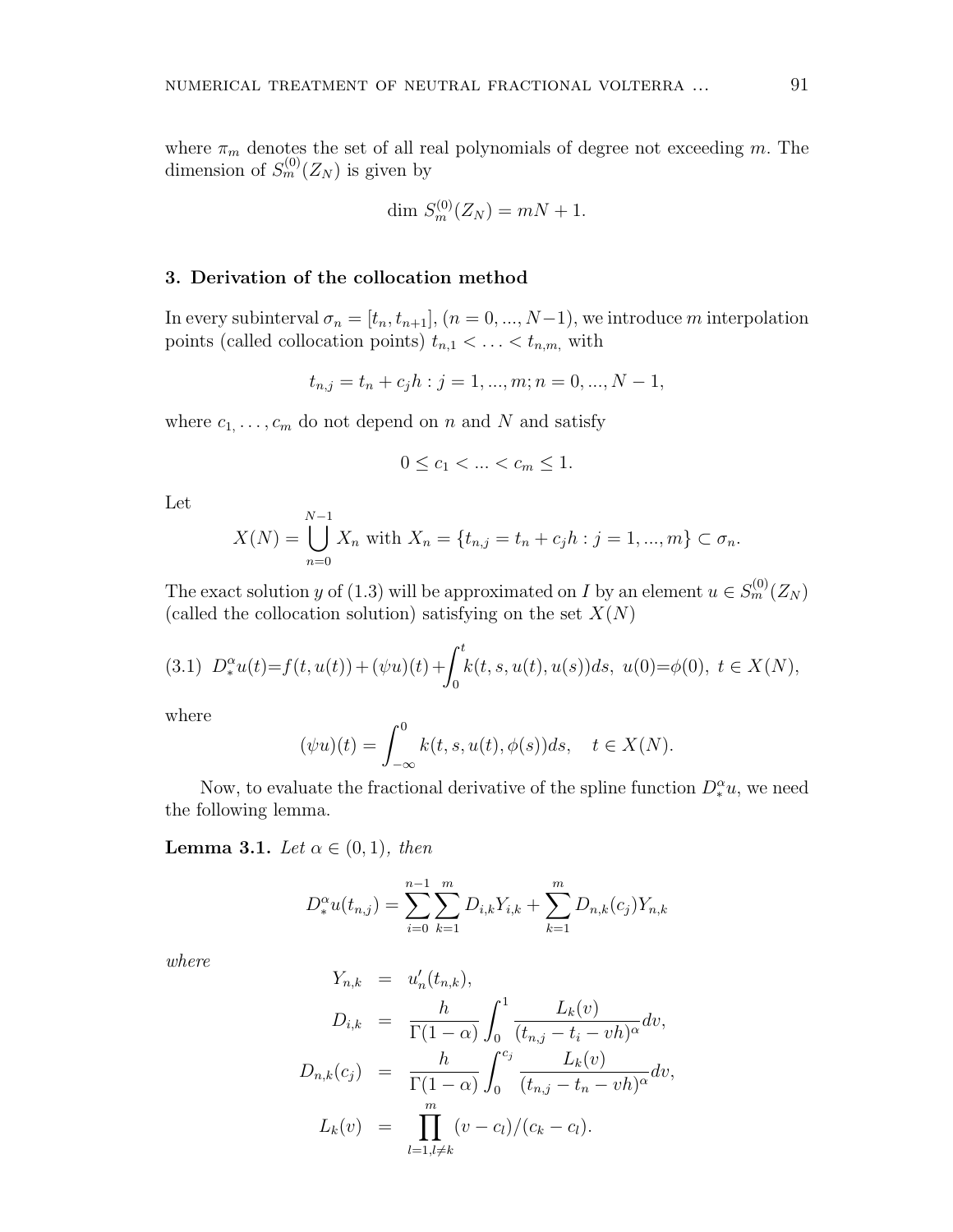**Proof.** On the interval  $\sigma_n$ ,  $u'_n$  is a polynomial of degree  $m-1$ , thus it can be written in the form

(3.2) 
$$
u'_n(t_n + vh) = \sum_{k=1}^m L_k(v)Y_{n,k}
$$

where  $Y_{n,k} = u'_n(t_{n,k})$  and  $L_k(v) = \prod^m$  $l=1, l \neq k$  $(v - c_l)/(c_k - c_l).$ 

If we substitute  $s = t_i + vh$  in formula (1.2), we obtain

$$
D_{*}^{\alpha}u(t_{n,j}) = \frac{1}{\Gamma(1-\alpha)} \int_{0}^{t_{n,i}} \frac{u'(s)}{(t_{n,j}-s)^{\alpha}} ds
$$
  
\n
$$
= \frac{1}{\Gamma(1-\alpha)} \Big(\sum_{i=0}^{n-1} \int_{t_{i}}^{t_{i+1}} \frac{u'_{i}(s)}{(t_{n,j}-s)^{\alpha}} ds + \int_{t_{n}}^{t_{n,j}} \frac{u'_{n}(s)}{(t_{n,j}-s)^{\alpha}} ds \Big)
$$
  
\n
$$
= \frac{h}{\Gamma(1-\alpha)} \Big(\sum_{i=0}^{n-1} \int_{0}^{1} \frac{\sum_{k=1}^{m} L_{k}(v)Y_{i,k}}{(t_{n,j}-t_{i}-vh)^{\alpha}} dv + \int_{0}^{c_{j}} \frac{\sum_{k=1}^{m} L_{k}(v)Y_{n,k}}{(t_{n,j}-t_{n}-vh)^{\alpha}} dv \Big)
$$
  
\n
$$
= \frac{h}{\Gamma(1-\alpha)} \Big(\sum_{i=0}^{n-1} \sum_{k=1}^{m} \Big(\int_{0}^{1} \frac{L_{k}(v)}{(t_{n,j}-t_{i}-vh)^{\alpha}} dv\Big)Y_{i,k}
$$
  
\n
$$
+ \sum_{k=1}^{m} \Big(\int_{0}^{c_{j}} \frac{L_{k}(v)}{(t_{n,j}-t_{n}-vh)^{\alpha}} dv\Big)Y_{n,k}\Big)
$$
  
\n
$$
= \sum_{i=0}^{n-1} \sum_{k=1}^{m} D_{i,k}Y_{i,k} + \sum_{k=1}^{m} D_{n,k}(c_{j})Y_{n,k}.
$$

Note that Lemma 3.1 provides a new technique for finding  $D_*^{\alpha}u$ , for other techniques one can see [6] and [10].

Now, from equation (3.2), we get

(3.3) 
$$
u_n(t_n + vh) = y_n + h \sum_{k=1}^m a_k(v) Y_{n,k}
$$

where  $y_n = u_n(t_n) = u_{n-1}(t_n)$ ,  $y_0 = y(0) = \phi(0)$ , and  $a_k(v) = \int_0^v L_k(z) dz$ .

Applying these representation in the collocation equation (3.1) and using Lemma 3.1, we obtain the following nonlinear system

$$
\sum_{i=0}^{n-1} \sum_{k=1}^{m} D_{i,k} Y_{i,k} + \sum_{k=1}^{m} D_{n,k}(c_j) Y_{n,k} = f(t_{n,j}, W_{n,j}) + (\psi u)(t_{n,j})
$$
  
(3.4)
$$
+ h \sum_{i=0}^{n-1} \int_0^1 k(t_{n,j}, t_i + vh, W_{n,j}, y_i + h \sum_{k=1}^{m} a_k(v) Y_{i,k}) dv
$$

$$
+ h \int_0^{c_j} k(t_{n,j}, t_n + vh, W_{n,j}, y_n + h \sum_{k=1}^{m} a_k(v) Y_{n,k}) dv,
$$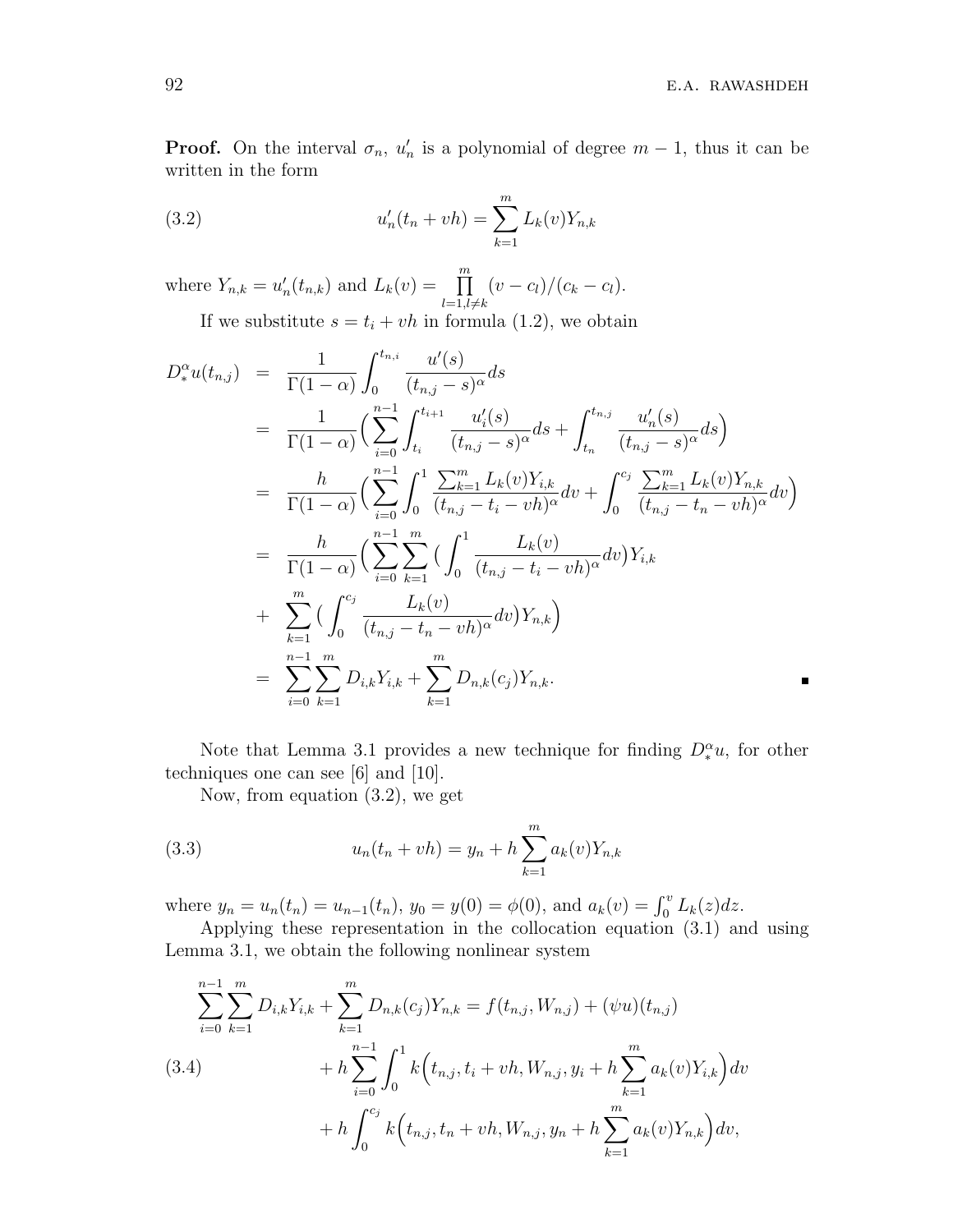where

$$
W_{n,j} = u_n(t_{n,j}) = y_n(t_n) + h \sum_{k=1}^{m} a_k(c_j) Y_{n,k}
$$

and

$$
(\psi u)(t_{n,j}) = \int_{-\infty}^{0} k(t_{n,j}, s, W_{n,j}, \phi(s)) ds.
$$

For each  $n = 0, 1, \ldots, N-1$ , (3.4) represents a nonlinear system with the variables

$$
Y_n = \left(\begin{array}{c} Y_{n,1} \\ \vdots \\ Y_{n,m} \end{array}\right),
$$

where  $k, j = 1, 2, \ldots, m$ . Once the vectors  $Y_n$  are known, the collocation solution  $u \in S_m^{(0)}(Z_n)$  that is given by (3.3) is completely determined.

## **4. Numerical illustration**

We solve the nonlinear system  $(3.4)$  in the space  $S_2^{(0)}$  $2^{(0)}(Z_N)$  for a couple of examples:

1) Consider the following fractional integro-differential equation with infinite delay

(4.1) 
$$
\begin{cases} D_*^{0.25}y(t) = f(t, y(t)) + \int_{-\infty}^t e^{4t}sy(s)ds, & t \in [0, 1],\\ y(t) = \frac{t}{t^4 + 2}, & t \in (-\infty, 0], \end{cases}
$$

where  $f$  have been chosen in such a way that the exact solution of  $(4.1)$  is  $y(t) = t^3$ .

2) Consider the following fractional integro-differential equation with infinite delay

(4.2) 
$$
\begin{cases} D_*^{0.5}y(t) = f(t, y(t)) + \int_{-\infty}^t (t+s)y(s)ds, & t \in [0,1],\\ y(t) = e^t, & t \in (-\infty,0], \end{cases}
$$

where

$$
f(t, y(t)) = \sqrt{2}e^{2t}er f(\sqrt{2t}) - te^{2t} - \frac{4te^{2t} - e^{2t} - 2t - 3}{4} - te^{-2t}y(t)
$$

and the exact solution of (4.2) is  $y(t) = e^{2t}$ . Here erf is the error function, and is defined by

$$
er f(t) = \frac{2}{\sqrt{\pi}} \int_0^t e^{-\tau^2} d\tau.
$$

In both examples we choose the collocation parameters to be the Gauss points  $(c_1 = \frac{\sqrt{3}+1}{2\sqrt{3}})$  $\frac{\sqrt{3}+1}{2\sqrt{3}}$  *c*<sub>2</sub> =  $\frac{\sqrt{3}-1}{2\sqrt{3}}$  and the Radau II points  $(c_1 = \frac{1}{3})$  $\frac{1}{3}$  and  $c_2 = 1$ ).

The absolute error  $|y(t_n) - u(t_n)|$  where  $u \in S_2^{(0)}$  $2^{(0)}(Z_N)$  at certain values of  $t \in [0, 1]$  is listed in Table 4.1 and Table 4.2.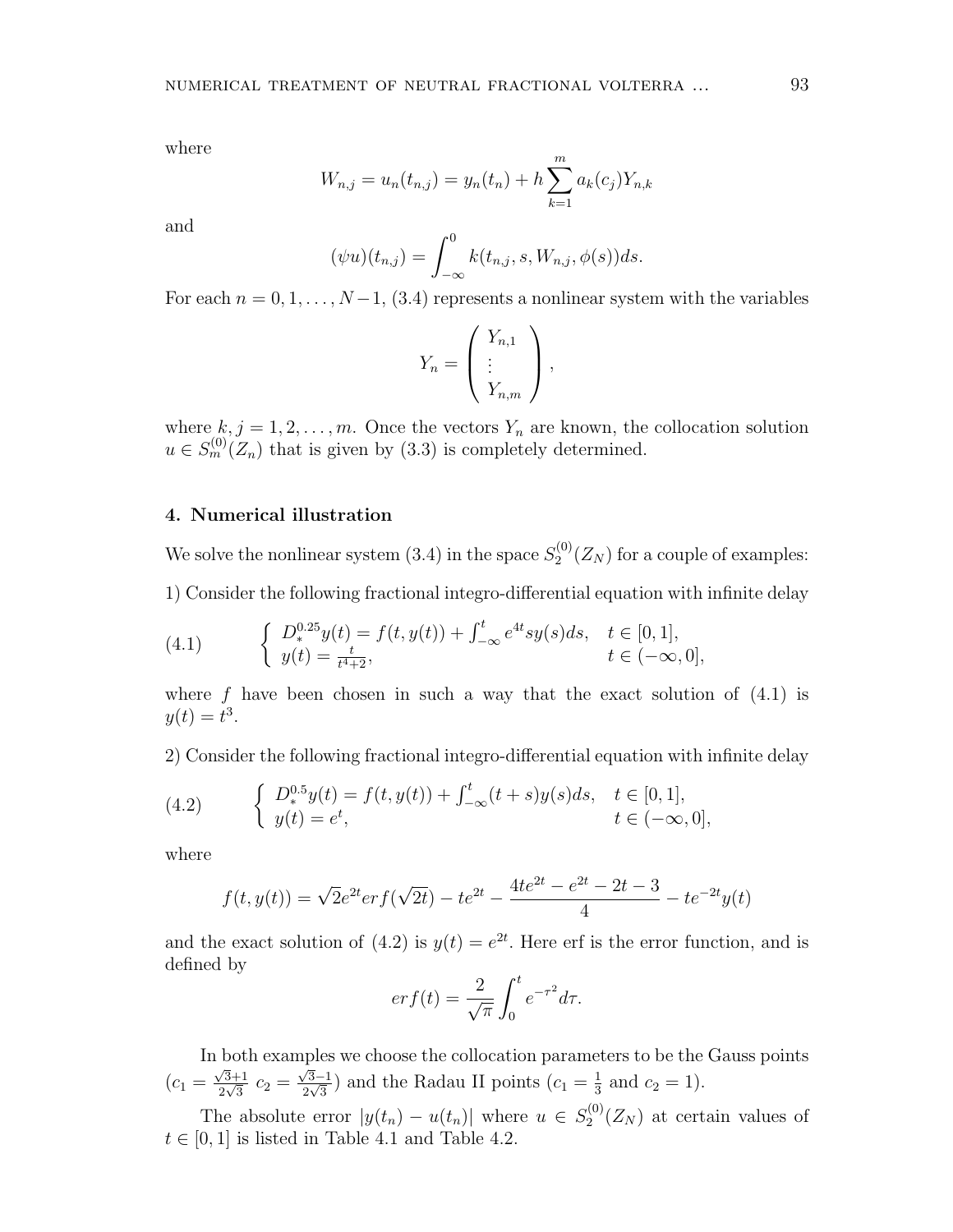| $t_n$ | N  | Gauss points                      | Radau II points                   |
|-------|----|-----------------------------------|-----------------------------------|
|       |    | $ y(t_n) - u(t_n) $               | $ y(t_n) - u(t_n) $               |
| 0.1   | 10 | $0.881 \times 10^{-4}$            | $0.577 \times 10^{-4}$            |
|       | 20 | $0.154 \times 10^{-4}$            | $0.939 \times 10^{-4}$            |
|       | 40 | $0.224 \times 10^{-5}$            | $0.149 \times \overline{10^{-5}}$ |
| 0.5   | 10 | $\overline{0.117 \times 10^{-3}}$ | $0.\overline{326 \times 10^{-3}}$ |
|       | 20 | $0.191 \times 10^{-4}$            | $0.541 \times 10^{-4}$            |
|       | 40 | $0.290 \times 10^{-5}$            | $0.873 \times 10^{-5}$            |
| 1     | 10 | $0.71 \times 10^{-2}$             | 6.02                              |
|       | 20 | $0.399 \times 10^{-2}$            | 0.876                             |
|       | 40 | $0.103 \times 10^{-2}$            | 0.131                             |
|       |    |                                   |                                   |

Table 4.1 for Example 4.1

Table 4.2 for Example 4.2

| $t_n$ |                | Gauss points           | Radau II points                   |
|-------|----------------|------------------------|-----------------------------------|
|       | $\overline{N}$ | $ y(t_n) - u(t_n) $    | $ y(t_n) - u(t_n) $               |
| 0.1   | 10             | $0.101 \times 10^{-3}$ | $\sqrt{0.998 \times 10^{-4}}$     |
|       | 20             | $0.154 \times 10^{-4}$ | $\overline{0.171 \times 10^{-4}}$ |
|       | 40             | $0.207 \times 10^{-5}$ | $0.293 \times 10^{-5}$            |
| 0.5   | 10             | $0.279 \times 10^{-3}$ | $0.378 \times 10^{-3}$            |
|       | 20             | $0.305 \times 10^{-4}$ | $0.646 \times 10^{-4}$            |
|       | 40             | $0.497 \times 10^{-5}$ | $0.110 \times 10^{-5}$            |
| 1     | 10             | $0.757 \times 10^{-3}$ | $0.137 \times 10^{-2}$            |
|       | 20             | $0.104 \times 10^{-3}$ | $0.238 \times 10^{-3}$            |
|       | 40             | $0.139 \times 10^{-4}$ | $0.410 \times 10^{-4}$            |

It is clear that in both examples, the spline collocation method is convergent to the exact solution and the method is much better if we choose the collocation parameters to be the Gauss points. This is because the *m*-point interpolatory quadrature formula has the highest degree of precision 2*m−*1 on the interval [0*,* 1].

**Acknowledgement.** This paper was supported by the Scientific Research and Graduate Studies at Yarmouk University.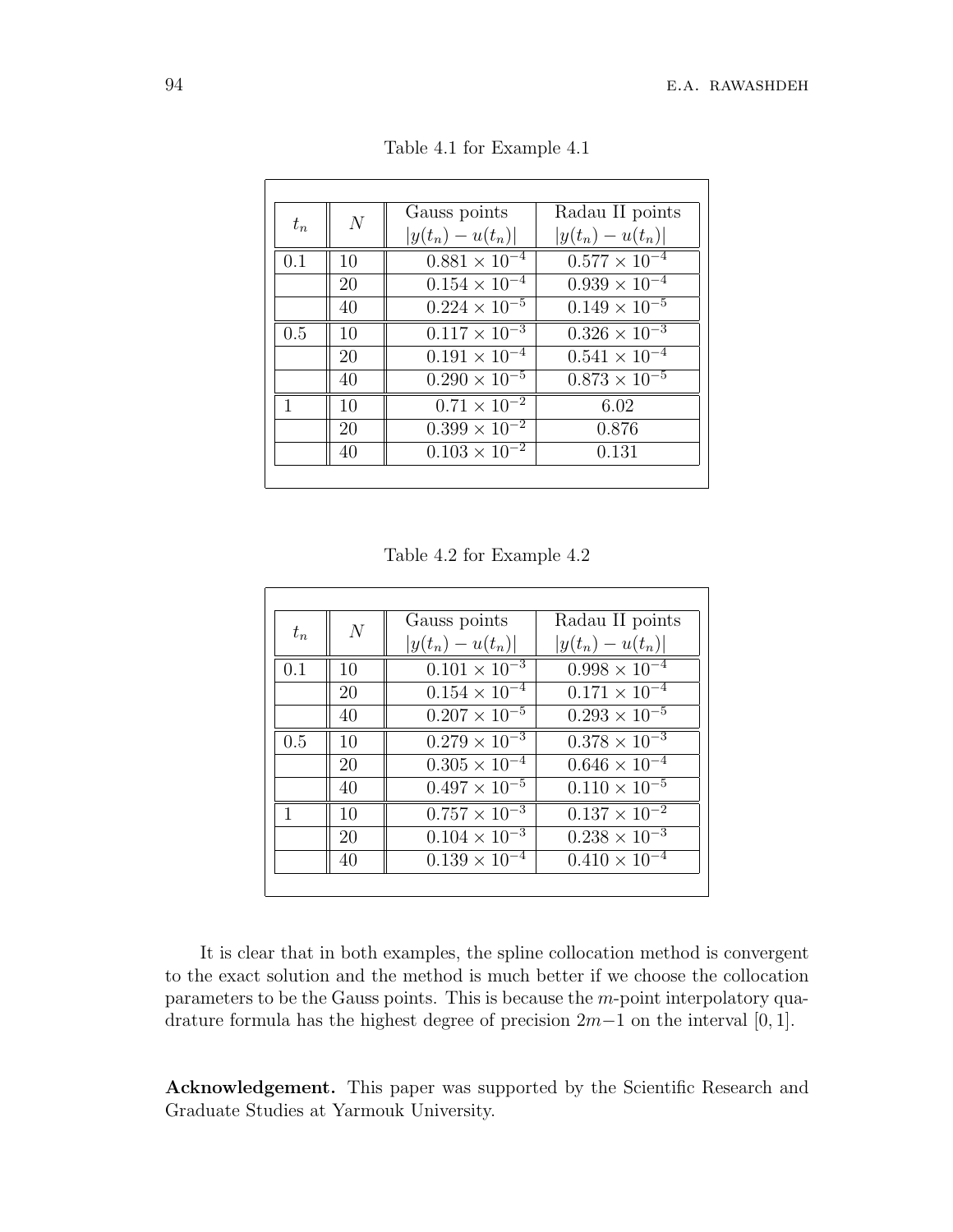#### **References**

- [1] Agarwal, R.P., de Andrade, B., Cuevas, C., *On type of periodicity and ergodicity to a class of fractional order differential equations*, Advances in Difference Equations, 2010 (2010) Article ID 179750.
- [2] Ahmed, H.M., *Boundary controllability of nonlinear fractional integrodifferential systems*, Advances in Difference Equations, 2010 (2010) Article ID 279493.
- [3] Aissani, K., Benchohra, M., *Semlinear Fractional order Integro-Differential Equations with Infinite Delay in Banach Spaces*, Archivum Mathematicum, 49 (2013), 105-117.
- [4] ALSAEDI, A., AHMAD, B., *Existence of solutions for nonlinear fractional integro-differential equations with three-point non local fractional boundary conditions*, Advances in Difference Equations, 2010 (2010) Article ID 691721.
- [5] BENCHOHRA, M., HENDERSONB, J., NTOUYASC, S.K., OUAHABA, A., *Existence results for fractional order functional differential equations with infinite delay*, Journal of Mathematical Analysis and Applications, 338 (2) (2008), 1340-1350.
- [6] Blank, L., *Numerical treatment of differential equation of fractional order*, Numerical Analysis Report 287. Manchester Center for Numerical Computational Mathematics, 1996.
- [7] Brunner, H., *The numerical solution of neutral Volterra integro-differential equations with delay arguments*, Ann. Numer. Math., 1 (1994), 309-322.
- [8] Brunner, H., *Collocation Methods for Nonlinear Volterra Integro-Differential Equations with Infinite Delay*, Math., 35 (488) (1989), 571-587.
- [9] El-Borai, M.M., *Some probability densities and fundamental solutions of fractional evolution equations*, Chaos, Solitons and Fractals, 14 (2) (2002), 433-440.
- [10] Hamarsheh, M.H., Rawashdeh, E.A., *A Numerical Method for Solution of Semidifferential Equations,* Matematicki Vesnik, 62 (2010), 117-126.
- [11] Jaradat, H.M., Rawashdeh, E.A., Awaedeh, F., *On Volteera's Population Growth Models*, Annals of the University of Craiova, Mathematics and Computer Science Series, 38 (2) (2011), 18-25.
- [12] Liang, J., Xiao, T.-J., van Casteren, J., *A note on semilinear abstract functional differential and integro-differential equations with infinite delay*, Applied Mathematics Letters, 17 (4) (2004), 473- 477.